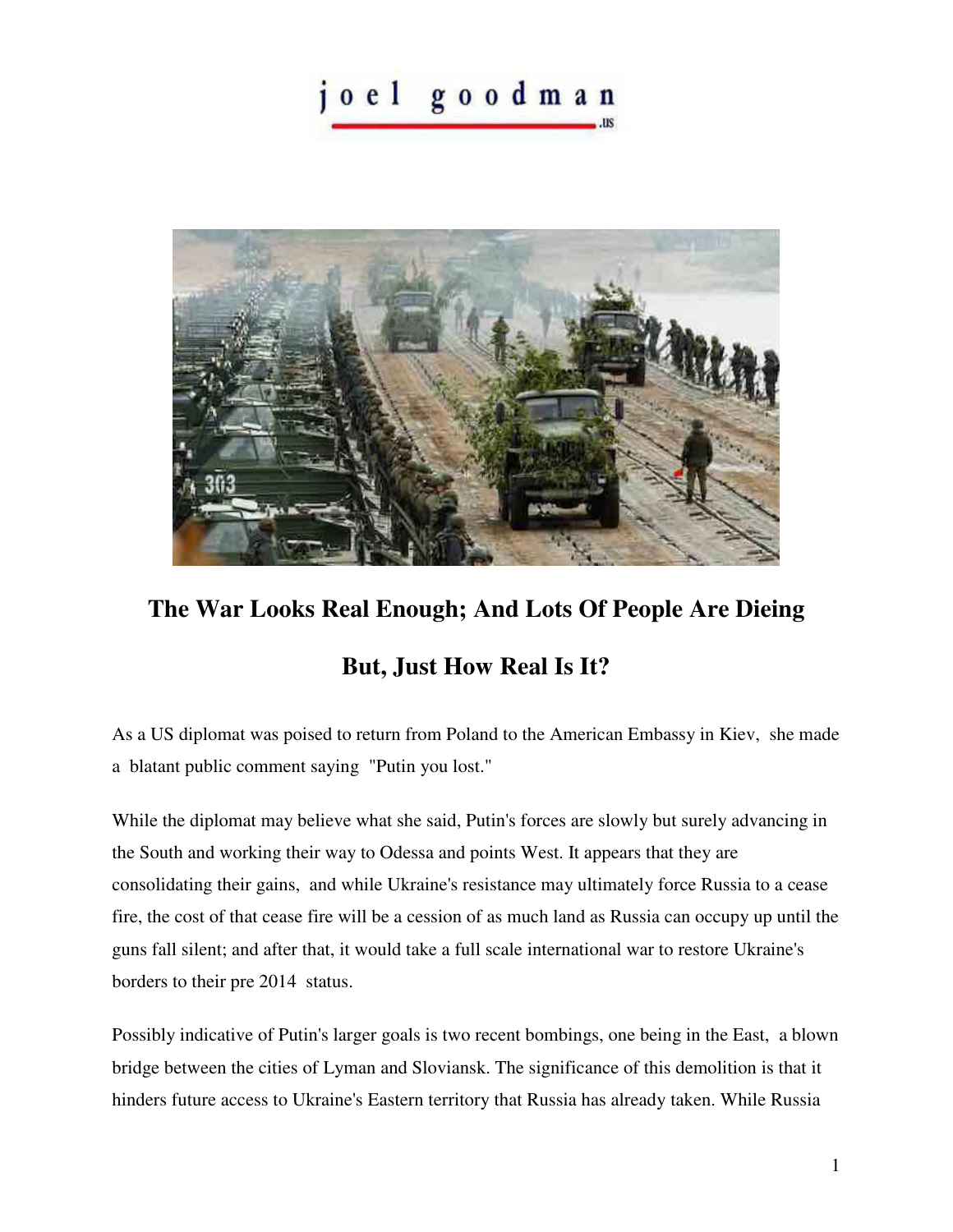borders on the Eastern territories and can move supplies across the border, Ukraine would be hindered in advancing into the East without the use of continuous roads.

In the South, a Russian missile strike destroyed the bridge over Dnistrovsky Lyman in Odessa region. If Putin continues a push into and then past Odessa, he will wind up below Transnistira and the section of Ukraine that is below Moldova. The bridge that was just bombed will effectively sever this region from Ukraine.

Whether or not Putin goes past Odessa remains to be see; but if he decides to do that, he is preparing the way. While it initially appeared that Putin might draw his territorial line on the Dnieper river From Belarus to Crimea, the supply of Western weapons may have altered his plans, preferring rather to further his gains along Ukraine's southern border and cutting off Ukraine's access to the Black sea.

It would appear that the Ukrainians are not as strategically dense as they are made out to appear because of their failure to take advantage of some very attractive targets. Rather, it seems that they are just very limited in their capabilities, something which Russia obviously knows.

Recently Secretary of the National Security and Defense Council of Ukraine, Oleksiy Danilov said Ukraine does not rule out a Ukrainian strike targeting the Kerch Strait bridge connecting the occupied Crimean peninsula with mainland Russia.

The statement is from an interview with [Radio NV,](http://nv.ua/ukr/world/geopolitics/oleksiy-danilov-pro-viynu-v-ukrajini-interv-yu-na-radio-nv-2022-ostanni-novini-50235624.html) Ukrinform [reports.](https://www.ukrinform.net/rubric-ato/3463363-ukraine-may-destroy-kerch-strait-bridge-once-opportunity-arises-nsdc-secretary.html)"

*"Had we had the ability to do it, we would've already done it. If there is an opportunity to this end, we will definitely do it," Danilov said."* 

So, the question that begs asking is, "Why hasn't the West aided Ukraine in stopping Russia's supply of weapons and other material across the Kerch straight? In some way, the West could have helped Ukraine with blowing the bridge. Ukraine has thus far only limitedly bombed Russian supply depots on the Russian side of the border near the Donbass.

The Crimea Bridge, as it is also called, is the most direct and best road and railway supply corridor to Crimea and points west.